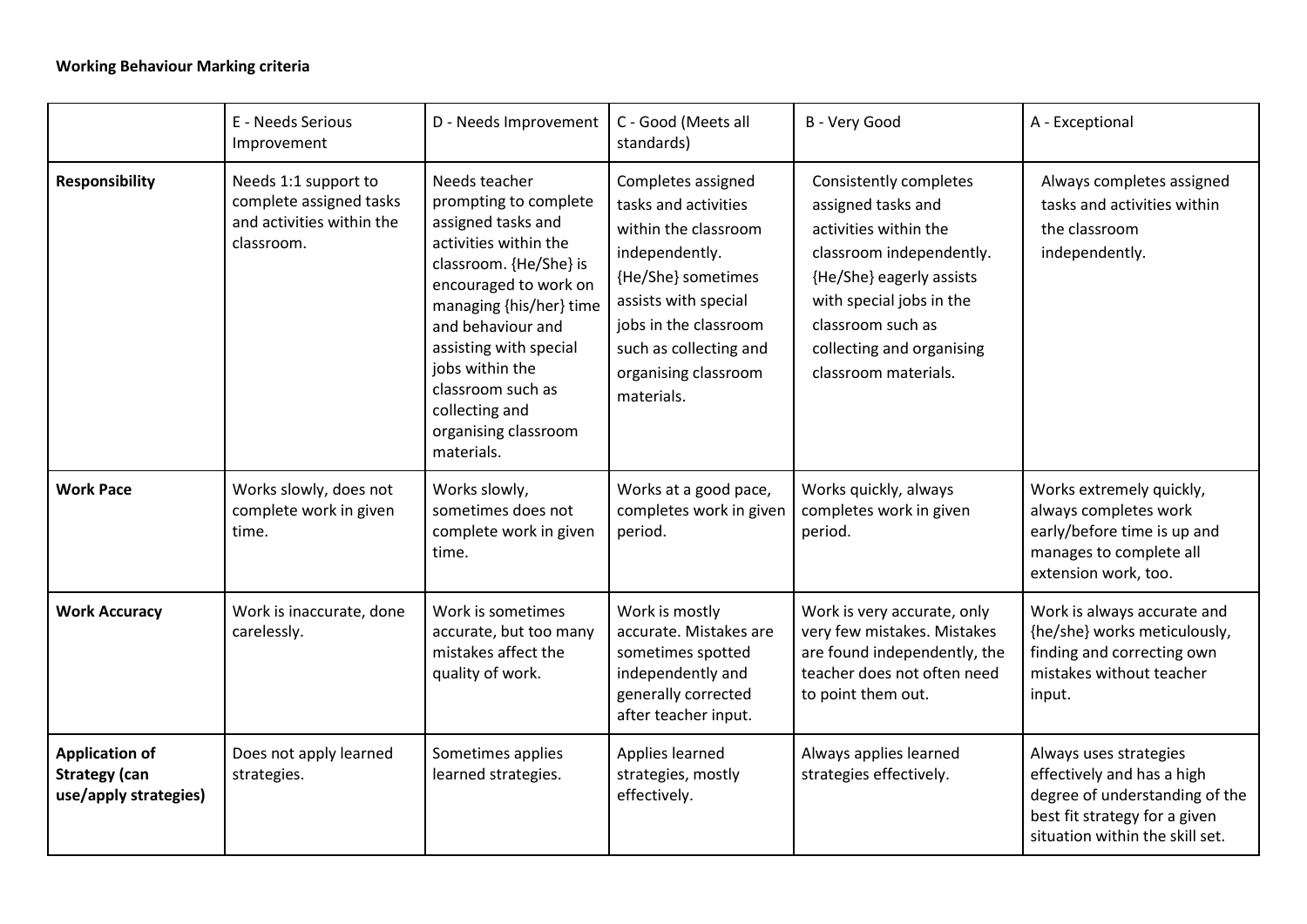| Concentration                                                 | No perseverance, is not<br>able to concentrate.                                                                                                                                                                                                | Sometimes works in a<br>concentrated manner.                                                                                                                                                                                                                                                         | Almost always works in<br>a concentrated manner<br>and often extended<br>periods of time.                                                                                                              | Can concentrate for extended<br>periods.                                                                                                                                                                                                        | Can concentrate for extended<br>periods regardless of task type,<br>task difficulty, noise level in<br>classroom.                                                                                                                                                                             |
|---------------------------------------------------------------|------------------------------------------------------------------------------------------------------------------------------------------------------------------------------------------------------------------------------------------------|------------------------------------------------------------------------------------------------------------------------------------------------------------------------------------------------------------------------------------------------------------------------------------------------------|--------------------------------------------------------------------------------------------------------------------------------------------------------------------------------------------------------|-------------------------------------------------------------------------------------------------------------------------------------------------------------------------------------------------------------------------------------------------|-----------------------------------------------------------------------------------------------------------------------------------------------------------------------------------------------------------------------------------------------------------------------------------------------|
| <b>Preparedness</b>                                           | Mostly unprepared at the<br>start of the lesson; still<br>hasn't finished with<br>(morning) routines and is<br>not ready to listen yet.                                                                                                        | Sometimes unprepared.                                                                                                                                                                                                                                                                                | Prepared and ready to<br>start learning.                                                                                                                                                               | Always prepared and ready to<br>start learning.                                                                                                                                                                                                 | Always completely prepared<br>and offers help to less<br>prepared students.                                                                                                                                                                                                                   |
| <b>Material Organisation</b>                                  | Student often loses<br>materials, extremely<br>disorganised.                                                                                                                                                                                   | <b>Student sometimes</b><br>loses materials.                                                                                                                                                                                                                                                         | Student materials are in<br>good order and he/she<br>has everything needed<br>for lessons.                                                                                                             | Materials are always well<br>organised and tidy.                                                                                                                                                                                                | Materials are always well<br>organised and tidy. Student<br>often helps others to organise<br>their materials and shares<br>organisation strategies.                                                                                                                                          |
| <b>Time Organisation</b><br>(Works<br>effectively/structured) | Cannot manage time,<br>complete tasks, or achieve<br>goals. Intervention is<br>needed to create and<br>follow a plan for<br>completing work<br>independently and to use<br>information and resources<br>in the classroom to help<br>{him/her}. | Needs a great deal<br>of teacher<br>prompting to<br>manage time,<br>complete tasks and<br>achieve goals.<br>{He/She} is<br>encouraged to<br>create and follow a<br>plan for completing<br>work independently<br>and to use<br>information and<br>resources in the<br>classroom to help<br>{him/her}. | Manages time well,<br>completes tasks and<br>achieves goals in the<br>classroom but may<br>at times need<br>guidance in creating<br>a plan for<br>completing work and<br>using classroom<br>resources. | Always manages time,<br>completes tasks and<br>achieves goals in the<br>classroom. {He/She} is able<br>to create and follow a plan<br>for completing work and<br>uses information and<br>resources in the classroom<br>to complete assignments. | Always manages time,<br>completes tasks and<br>achieves goals in the<br>classroom. {He/She} always<br>creates and follows a plan<br>for completing work and<br>uses information and<br>resources in the classroom<br>to complete assignments.<br>{He/She} assists others to be<br>successful. |
| <b>Initiative</b>                                             | Demonstrates no<br>curiosity for learning                                                                                                                                                                                                      | Rarely demonstrates<br>curiosity for learning                                                                                                                                                                                                                                                        | Demonstrates<br>curiosity for learning                                                                                                                                                                 | Always demonstrates<br>curiosity for learning new                                                                                                                                                                                               | Always demonstrates<br>curiosity for learning new                                                                                                                                                                                                                                             |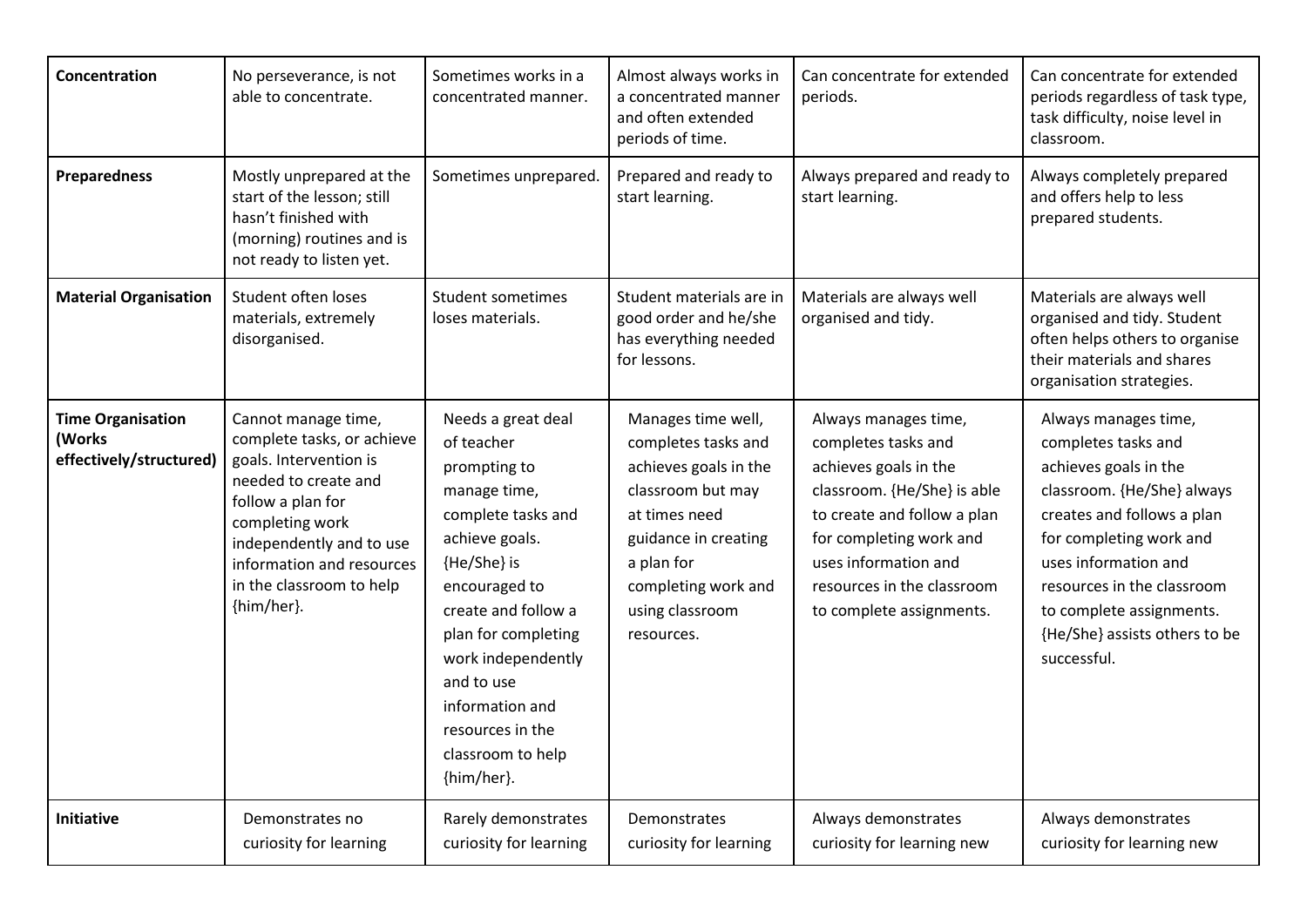|                                       | new things. {He/She} is<br>encouraged to<br>approach new tasks<br>with a positive attitude<br>and seek out<br>opportunities for<br>learning new and<br>interesting things.                                                        | new things. {He/She}<br>is encouraged to<br>approach new tasks<br>with a positive<br>attitude and seek<br>out opportunities for<br>learning new and<br>interesting things.                                                       | new things and<br>generally has a<br>positive attitude.                        | things. {He/She} is often<br>willing to take risks and<br>approaches new tasks with<br>a positive attitude.                | things. {He/She} is always<br>willing to take risks and<br>approaches new tasks with<br>a positive attitude. {He/She}<br>encourages and motivates<br>peers to follow by example.                                                 |
|---------------------------------------|-----------------------------------------------------------------------------------------------------------------------------------------------------------------------------------------------------------------------------------|----------------------------------------------------------------------------------------------------------------------------------------------------------------------------------------------------------------------------------|--------------------------------------------------------------------------------|----------------------------------------------------------------------------------------------------------------------------|----------------------------------------------------------------------------------------------------------------------------------------------------------------------------------------------------------------------------------|
| <b>Independent Work</b>               | Rarely or never follows<br>teacher instructions and<br>doesn't use class time<br>appropriately. {He/She}<br>needs many reminders<br>to listen attentively to<br>instructions and use the<br>given class time to<br>complete work. | Has difficulty with<br>following teacher<br>instructions and<br>using class time<br>appropriately.<br>{He/She} is<br>encouraged to listen<br>attentively to<br>instructions and use<br>the given class time<br>to complete work. | Follows teacher<br>instructions and uses<br>class time<br>appropriately.       | Always follows teacher<br>instructions and uses class<br>time appropriately.                                               | Student always follows<br>teacher instructions and<br>uses class time<br>appropriately and<br>encourages peers to follow<br>by example.                                                                                          |
| <b>Collaboration</b>                  | Cannot work within<br>groups and responds<br>negatively to other's<br>ideas.                                                                                                                                                      | Has difficulty<br>working within<br>groups and<br>responding<br>positively to other's<br>ideas.                                                                                                                                  | Able to work<br>effectively within<br>groups and responds<br>to other's ideas. | Consistently works well<br>within a group during class<br>activities and often<br>responds positively to<br>other's ideas. | Always works well within a<br>group during class activities<br>and always responds<br>positively to other's ideas.<br>Student also encourages<br>others to share their ideas<br>and maintains a balance in<br>group discussions. |
| <b>Behaviour</b><br>Calling out, etc. | Very disruptive, often<br>affecting the ability of<br>others to pay attention.                                                                                                                                                    | Can be disruptive at<br>times.                                                                                                                                                                                                   | Demonstrates good<br>listening and positive<br>participation.                  | Consistently demonstrates<br>good listening and positive<br>participation.                                                 | Always demonstrates good<br>listening and positive<br>participation and serves as a                                                                                                                                              |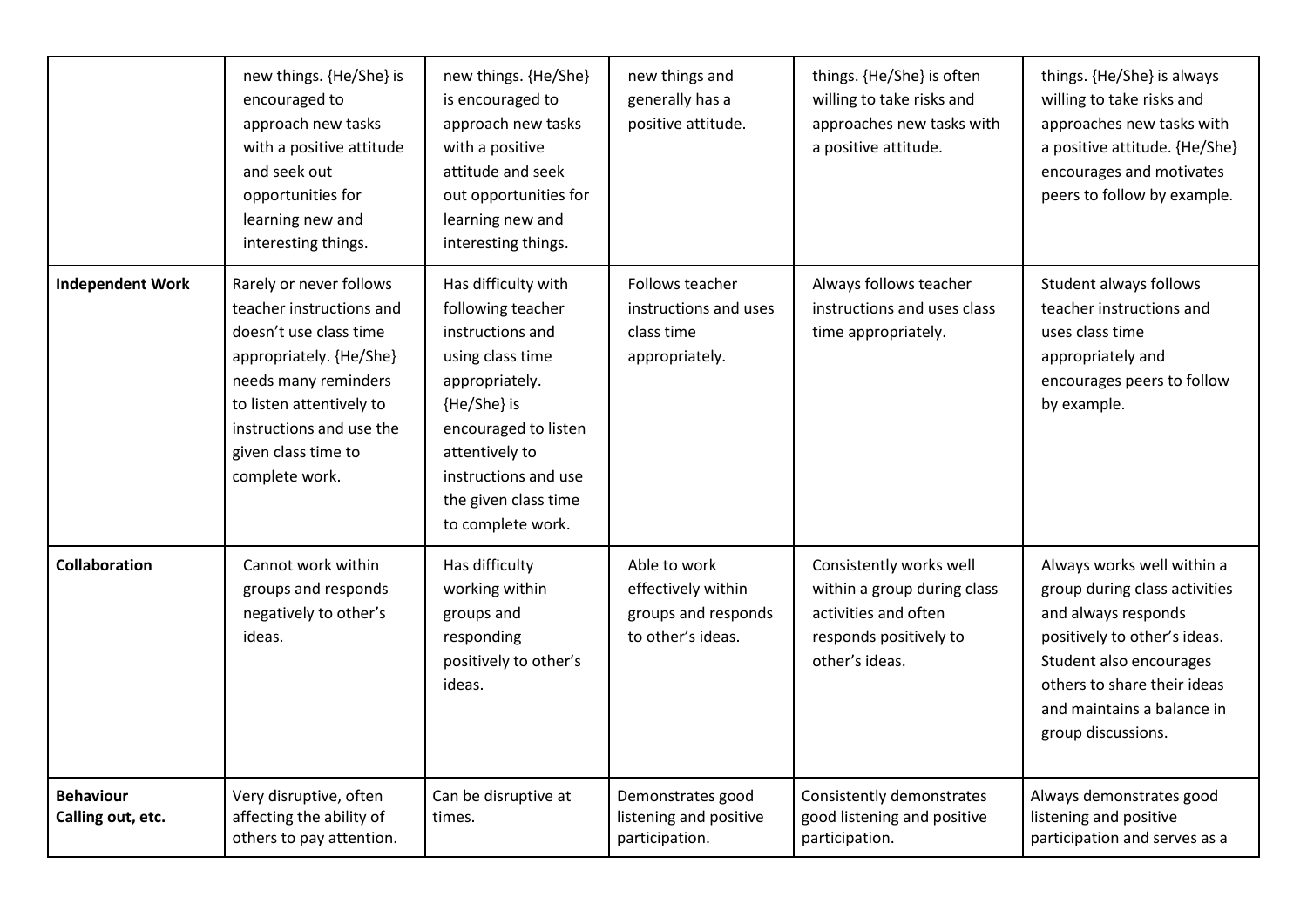| better listening and positive<br>participation behaviour.<br>and calmly. |  |  | He/She serves as a role model $\mid$ role model. Also knows when<br>to other students and<br>encourages others to adapt | to also take a step back to let<br>others share. Will remind<br>others of expectations politely |
|--------------------------------------------------------------------------|--|--|-------------------------------------------------------------------------------------------------------------------------|-------------------------------------------------------------------------------------------------|
|--------------------------------------------------------------------------|--|--|-------------------------------------------------------------------------------------------------------------------------|-------------------------------------------------------------------------------------------------|

## **Social Behaviour Marking Criteria**

|                                       | E - Needs Serious<br>Improvement                                                                                                                                                                                                                       | D - Needs Improvement                                                                                                                                                                                                                   | C - Good (Meets all<br>standards)                                                                                                                                                                        | B - Very Good                                                                                                                                                                                                                                                                | A - Exceptional                                                                                                                                                                                                                                                                                        |
|---------------------------------------|--------------------------------------------------------------------------------------------------------------------------------------------------------------------------------------------------------------------------------------------------------|-----------------------------------------------------------------------------------------------------------------------------------------------------------------------------------------------------------------------------------------|----------------------------------------------------------------------------------------------------------------------------------------------------------------------------------------------------------|------------------------------------------------------------------------------------------------------------------------------------------------------------------------------------------------------------------------------------------------------------------------------|--------------------------------------------------------------------------------------------------------------------------------------------------------------------------------------------------------------------------------------------------------------------------------------------------------|
| <b>Behaviour with</b><br><b>Peers</b> | Always in conflict with<br>one or more peers,<br>difficulty interacting<br>positively.                                                                                                                                                                 | Sometimes has<br>difficulty with peer<br>conflict.                                                                                                                                                                                      | Exhibits positive<br>interactions with peers.                                                                                                                                                            | Always exhibits positive<br>interaction with peers.                                                                                                                                                                                                                          | Always demonstrates and models<br>positive interactions with peers. Will<br>intervene in unfair situations to create a<br>balance.                                                                                                                                                                     |
| <b>Civic Responsibility</b>           | Needs intervention to<br>follow classroom and<br>school rules, doesn't<br>respects rights and<br>property of others,<br>doesn't respect that our<br>society is made up of a<br>diverse community, and<br>doesn't contribute to<br>classroom community. | Rarely follows<br>classroom and school<br>rules, rarely respects<br>rights and property of<br>others, rarely respects<br>that our society is made<br>up of a diverse<br>community, and rarely<br>contributes to<br>classroom community. | Follows classroom and<br>school rules, respects<br>rights and property of<br>others, respects that<br>our society is made up<br>of a diverse<br>community, and<br>contributes to<br>classroom community. | <b>Consistently follows</b><br>classroom and school<br>rules, consistently<br>respects rights and<br>property of others,<br>consistently respects<br>that our society is made<br>up of a diverse<br>community, and<br>consistently contributes<br>to classroom<br>community. | Always follows classroom and school<br>rules, always respects rights and<br>property of others, always respects that<br>our society is made up of a diverse<br>community, and always contributes to<br>classroom community. {He/She} actively<br>encourages positive civic behaviour<br>within groups. |
| <b>Social Competency</b>              | Does not mix well with<br>others and turns down<br>invitations to socialise.                                                                                                                                                                           | Has trouble integrating<br>into friend groups and<br>needs invitations to<br>socialise.                                                                                                                                                 | Integrates into friend<br>groups, but may not<br>always initiate on their<br>own.                                                                                                                        | Initiates contact with<br>friend groups and<br>mixes well with others.                                                                                                                                                                                                       | Mixes well with different friend groups,<br>invites others into friendship groups,<br>and makes new friends easily.                                                                                                                                                                                    |
| Leadership                            | Does not participate in                                                                                                                                                                                                                                | Participates minimally                                                                                                                                                                                                                  | Strong group member,                                                                                                                                                                                     | Strong group member,                                                                                                                                                                                                                                                         | Exemplary group member, looked upon                                                                                                                                                                                                                                                                    |